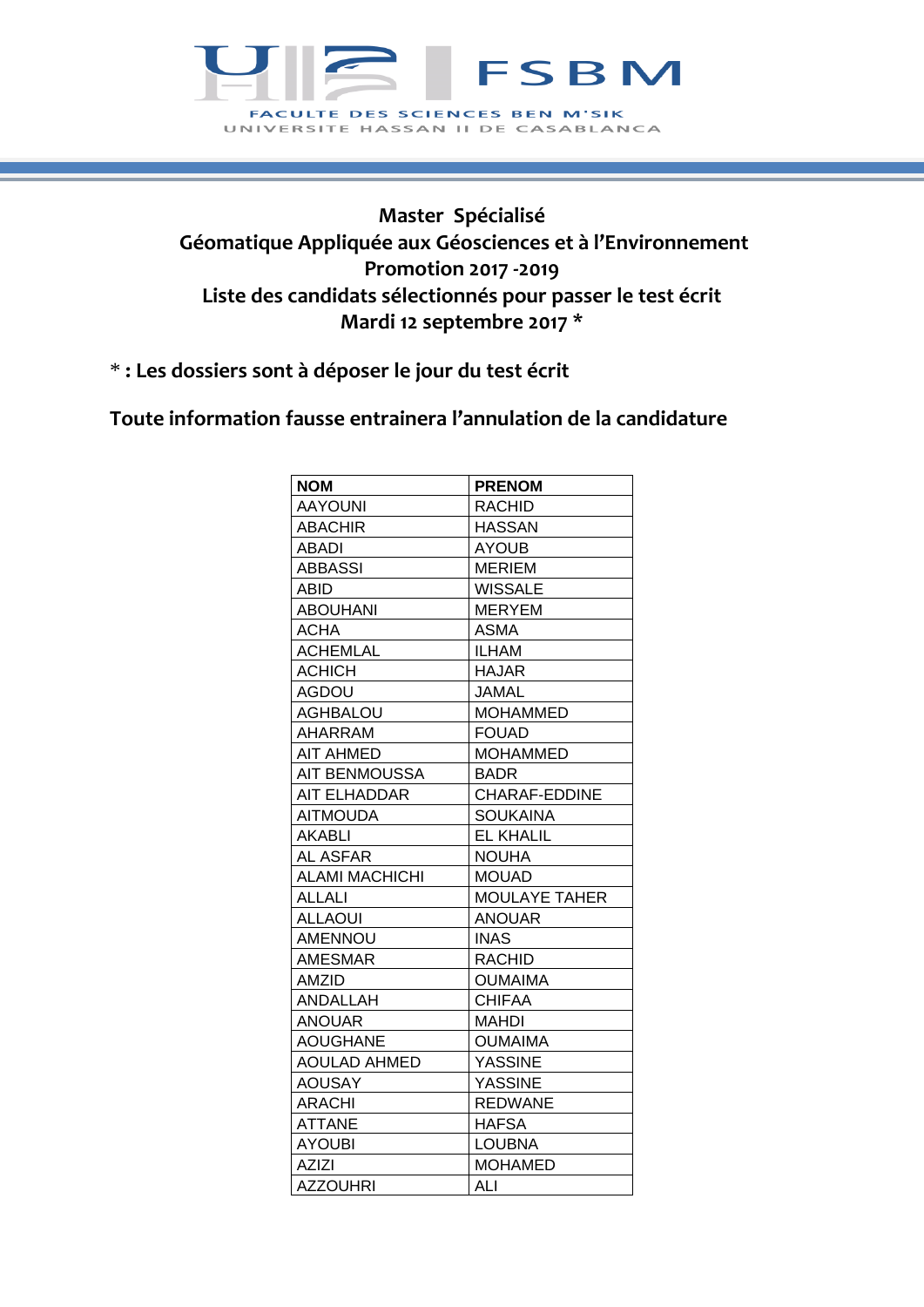| <b>AZZOUZI</b>    | <b>MBAREK</b>         |
|-------------------|-----------------------|
| <b>BAIROUK</b>    | <b>ISMAAIL</b>        |
| BAMMOU            | <b>OMAIMA</b>         |
| <b>BARHDADI</b>   | RANYA                 |
| <b>BAROUDI</b>    | SAID                  |
| <b>BARRAK</b>     | <b>RABAB</b>          |
| BAYA              | <b>OUMAIMA</b>        |
| <b>BELHAJ</b>     | <b>ANAS</b>           |
| <b>BELOUALI</b>   | <b>BTISSAM</b>        |
| <b>BEN ALI</b>    | <b>HAJAR</b>          |
| <b>BEN ATMANE</b> | <b>MOBARAK</b>        |
| <b>BEN BIH</b>    | <b>CHOUAYB</b>        |
| <b>BEN SAID</b>   | <b>SOUFYANE</b>       |
| <b>BENACHIR</b>   | <b>MOHAMMED AMINE</b> |
| <b>BENAOUID</b>   | ABDESSAMAD            |
| <b>BENAOUID</b>   | ABDESSAMAD            |
| <b>BENELLEM</b>   | <b>NANTA</b>          |
| BENHADAD          | <b>SALMA</b>          |
| <b>BENHADAD</b>   | <b>SALMA</b>          |
| <b>BENLAMOUIN</b> | <b>MERYEM</b>         |
| <b>BENMOUSSA</b>  | <b>AMROUMOUSSA</b>    |
| BERRADA           | <b>ALAA EDDINE</b>    |
| <b>BERRIANE</b>   | AYMANE                |
| <b>BOTAZIT</b>    | SALMA                 |
| BOUABOULA         | AMINA                 |
| <b>BOUALIOUI</b>  | MARIAMA               |
| BOUAOUDA          | SOUKAINA              |
| <b>BOUCHEBTI</b>  | AHMED                 |
| <b>BOUGAMZA</b>   | SOUMAYA               |
| <b>BOUH</b>       | <b>YOUSSEF</b>        |
| BOUHMITTA         | <b>NADIA</b>          |
| <b>BOUMNI</b>     | <b>IMANE</b>          |
| <b>BOUNAGRA</b>   | ABDESSALAM            |
| <b>BOUSELHAM</b>  | <b>ANOUAR</b>         |
| <b>BOUTAFDA</b>   | KHALED                |
| BOUZAR            | <b>LOUBNA</b>         |
| <b>BRICHA</b>     | LAMYA                 |
| <b>CHAHBI</b>     | <b>OTHMANE</b>        |
| CHAHBI            | <b>MERYEM</b>         |
| <b>CHAJII</b>     | <b>MERYEM</b>         |
| CHAKAR            | <b>AMINE</b>          |
| CHAMAM            | <b>OUSSAMA</b>        |
| CHEDDAD           | LAMYAE                |
| CHERRAT           | <b>RACHID</b>         |
| CHERRAT           | <b>RACHID</b>         |
| <b>CHETOUANI</b>  | <b>MOHAMED</b>        |
| <b>CHOUIN</b>     | <b>CHAIMAE</b>        |
| DAGHASH           | HEBATALLAH            |
| DAHMANE           | <b>MOHAMED</b>        |
| DAOUDI            | <b>MYRIEM</b>         |
| DARDAB            | <b>YASSINE</b>        |
| <b>DJIMTEBAYE</b> | NAGUERTANGAR          |
| E-CHAJIAI         | HASSAN                |
| EBAHRY            | <b>YOUSSEF</b>        |
| <b>ECHARRAFI</b>  | HAMZA                 |
| EL AAMARI         | HAMZA                 |
| EL ABBADI         | <b>MOHAMED</b>        |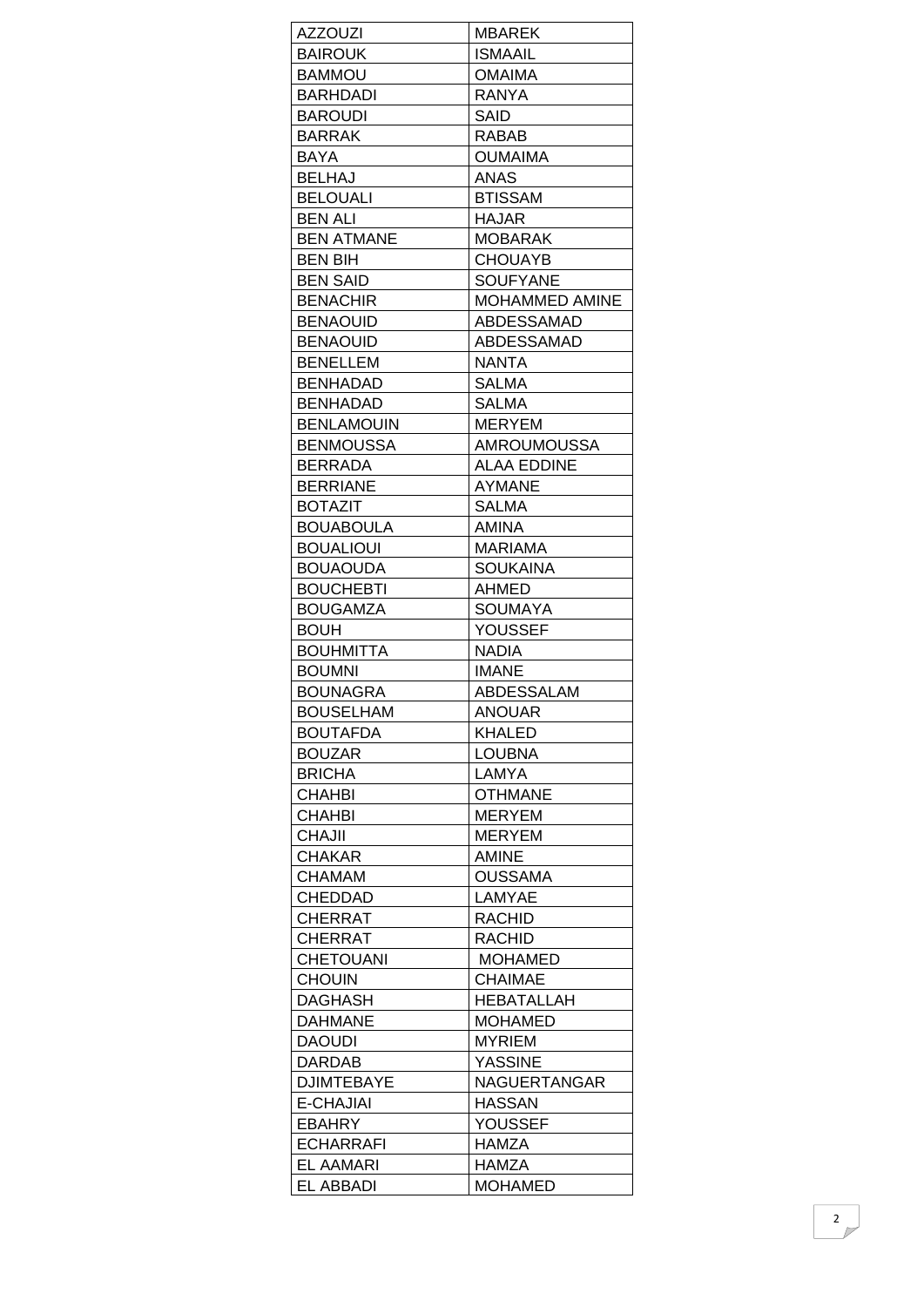| EL AICHOUCHI       | <b>MOUHCINE</b>   |
|--------------------|-------------------|
| <b>EL ANYAOUI</b>  | <b>MOHAMMED</b>   |
| <b>EL AOUNI</b>    | ABDELHAMID        |
| EL ASALI           | <b>MOHAMED</b>    |
| EL BADRAOUI        | <b>TAOUFIK</b>    |
| EL BOURTALI        | <b>AYOUB</b>      |
| <b>EL GACHI</b>    | ZAKARIA           |
| <b>EL GOUDALI</b>  | <b>FATIMA</b>     |
| <b>EL HOSIMI</b>   | <b>RAJAE</b>      |
| <b>EL IMAME</b>    | AYOUB             |
| <b>EL KADIRY</b>   | <b>SOUAD</b>      |
| <b>EL KHALDI</b>   | AMINA             |
| <b>EL KINANI</b>   | <b>AYOUB</b>      |
| <b>EL MARZAK</b>   | <b>MERYEM</b>     |
| <b>EL MERAOUI</b>  | ABDELMAOULA       |
| <b>EL MESSIOUI</b> | <b>BADR</b>       |
| EL MEZIZ           | <b>SOUKAINA</b>   |
| <b>EL MOUATEZ</b>  | <b>OUIJDANE</b>   |
| <b>EL QORAYCHY</b> | <b>HICHAM</b>     |
| EL RHACHIA         | <b>OUMAYMA</b>    |
| EL WAQOUDI         | TAHA AMINE        |
| <b>EL YADARI</b>   | <b>OUSSAMA</b>    |
| EL-ALAMI           | LAILA             |
| <b>ELASSRI</b>     | <b>KHADIJA</b>    |
| <b>ELATCHANE</b>   | KARIMA            |
| <b>ELGUASMI</b>    | RABAB             |
| <b>ELHAFYANI</b>   | ABDELHAY          |
| <b>ELHAFYANI</b>   | ABDELHAY          |
| ELHATIMY           | <b>MERIEM</b>     |
| <b>ELKATRANI</b>   | <b>KAOUTAR</b>    |
| <b>ELKHALOUA</b>   | AMAL              |
| <b>ELMOUSSOULI</b> | <b>JIHANE</b>     |
| <b>ELOINZIOUI</b>  | <b>YOUSSEF</b>    |
| ELQUEMARY          | <b>SOUFIANE</b>   |
| <b>ENNAJI</b>      | <b>AMINE</b>      |
| ER-RABHI           | HAMZA             |
| ERBI               | <b>LOKMANE</b>    |
| <b>ESSAI</b>       | <b>HIND</b>       |
| <b>ETTAHIRI</b>    | <b>YASSINE</b>    |
| <b>ETTALIBI</b>    | <b>KAOUTAR</b>    |
| EZ-ZAIDI           | <b>NADIA</b>      |
| EZ-ZYN             | <b>SOFIA</b>      |
| <b>EZZOUBAIDI</b>  | <b>ZAINEB</b>     |
| <b>FAIZ</b>        | <b>SARA</b>       |
| <b>FAOUZI</b>      | EL HOUSNA         |
| <b>FAOUZI</b>      | <b>AATIF</b>      |
| <b>FARNI</b>       | <b>ISMAIL</b>     |
| <b>FASKA</b>       | <b>ABDELJALIL</b> |
| <b>GARIR</b>       | <b>FATIMA</b>     |
| <b>GHAYATI</b>     | <b>ZINEB</b>      |
| GHAZI              | <b>MOHAMMED</b>   |
| <b>GHAZI</b>       | KAWTAR            |
| <b>GHITA</b>       | <b>BENNISSE</b>   |
| <b>GOUAIMA</b>     | <b>AMINE</b>      |
| HABTI              | <b>KHADIJA</b>    |
| <b>HABZIZ</b>      | <b>HASNA</b>      |
| <b>HAJIBI</b>      | <b>ZAKIA</b>      |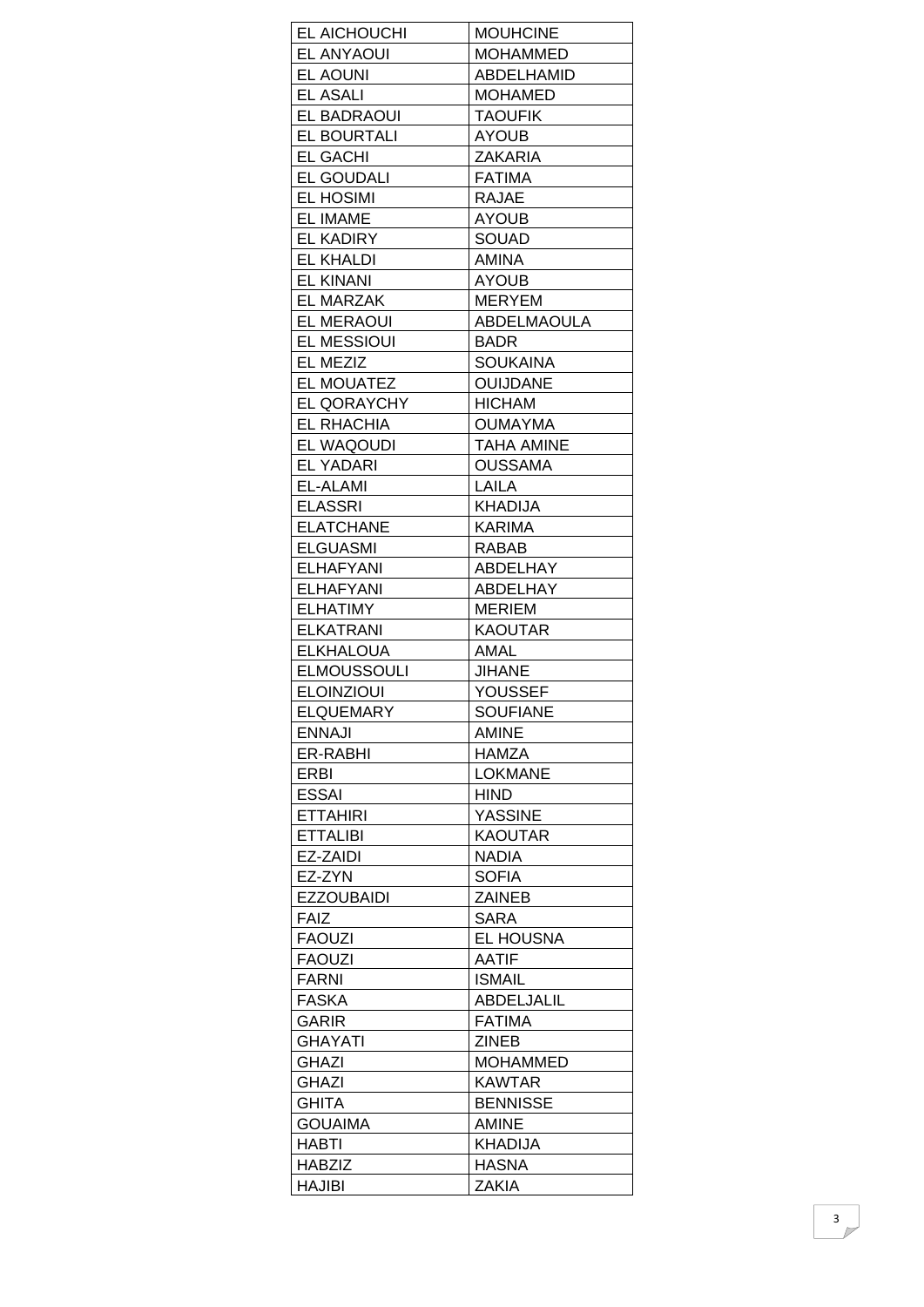| HAMDAOUI                          | <b>YASSINE</b>                        |
|-----------------------------------|---------------------------------------|
| HAMI                              | ZAKIA                                 |
| <b>HAMIDINE</b>                   | <b>ZAKARIA</b>                        |
| <b>HANAOUI</b>                    | <b>CHAFIQ</b>                         |
| HANI                              | <b>OUMAIMA</b>                        |
| <b>HAOUDANI</b>                   | <b>HAJAR</b>                          |
| HARKAT                            | <b>SOUKAINA</b>                       |
| <b>HASSOU</b>                     | <b>M'BAREK</b>                        |
| <b>HEJJAJ</b>                     | <b>RAJAA</b>                          |
| <b>HIDANE</b>                     | MAHA                                  |
| <b>HIMAOUI</b>                    | <b>AZIZ</b>                           |
| <b>HMIDANI</b>                    | <b>ABD ELHAKIM</b>                    |
| <b>HOSNI</b>                      | <b>SARA</b>                           |
|                                   |                                       |
| <b>HOUKMI</b>                     | <b>ISLAM</b>                          |
| <b>IBOUDA</b><br><b>ICHOUBANE</b> | <b>SAMIRA</b>                         |
|                                   | <b>MOHAMED</b>                        |
| <b>IDRISSI</b>                    | <b>MANAL</b>                          |
| <b>IMAD</b>                       | <b>EL-AMAOUI</b>                      |
| <b>ISMAILI</b>                    | <b>MARYEM</b>                         |
| <b>HINL</b>                       | <b>ASMAE</b>                          |
| KALALI                            | <b>ACHRAF</b>                         |
| <b>KALALI</b>                     | <b>ACHRAF</b>                         |
| KAMALI                            | AYOUB                                 |
| KHACHAM                           | <b>MOUNIR</b>                         |
| KHALIL                            | <b>MOHAMMED</b>                       |
| <b>KHANOUFI</b>                   | <b>AICHA</b>                          |
| KHARBOUCH                         | <b>ABDERRAZZAK</b>                    |
| <b>KHENNOUSSI</b>                 | <b>AYOUB</b>                          |
| KHMIM                             | <b>ANOUAR</b>                         |
| <b>KHOUBBANE</b>                  | <b>FAHD</b>                           |
| KHOUYA                            | <b>TOUFIK</b>                         |
| <b>KOUAM</b>                      | <b>RAJAE</b>                          |
| <b>KOUDIA</b>                     | <b>HAMZA</b>                          |
| <b>KOUZIBRI</b>                   | <b>ZAINEB</b>                         |
| LAGHFOUR                          | ASMA                                  |
| LAGHMARI                          | <b>IMANE</b>                          |
| LAGHMARI                          | <b>FATIMA</b>                         |
| LAGHZAL                           | <b>MALIKA</b>                         |
| LAGLIL                            | <b>INSSAF</b>                         |
| LAHKAMA                           | <b>KHADIJA</b>                        |
| LAHKIM-BENNANI                    | MOHAMED-AMINE                         |
| LAHLOU                            | AYOUB                                 |
| <b>LAHSSINI</b>                   | <b>MOUAD</b>                          |
| LAMRHARI                          | <b>TARIK</b>                          |
| <b>LASHAB</b>                     | AMAL                                  |
| LATRACH                           | <b>FATIMATOU</b>                      |
| <b>LERHRIS</b>                    | <b>ILYASS ESAID</b>                   |
| <b>LOUDAOUED</b>                  | <b>ILYASSE</b>                        |
|                                   | <b>MOUAD</b>                          |
| <b>LYOUNSI</b>                    |                                       |
| <b>M'BIDA</b>                     | <b>OUAFAE</b><br><b>MAKENY ISAIAH</b> |
| <b>MABOR</b>                      | KULANG                                |
| MANI                              | <b>RACHID</b>                         |
| <b>MANSSOUR</b>                   | ABDELLAH                              |
| MANYARI                           | <b>YASSINE</b>                        |
|                                   |                                       |
| MAZA                              | <b>INTISSAR</b>                       |
| <b>MEZIANE</b>                    | <b>SALAH</b>                          |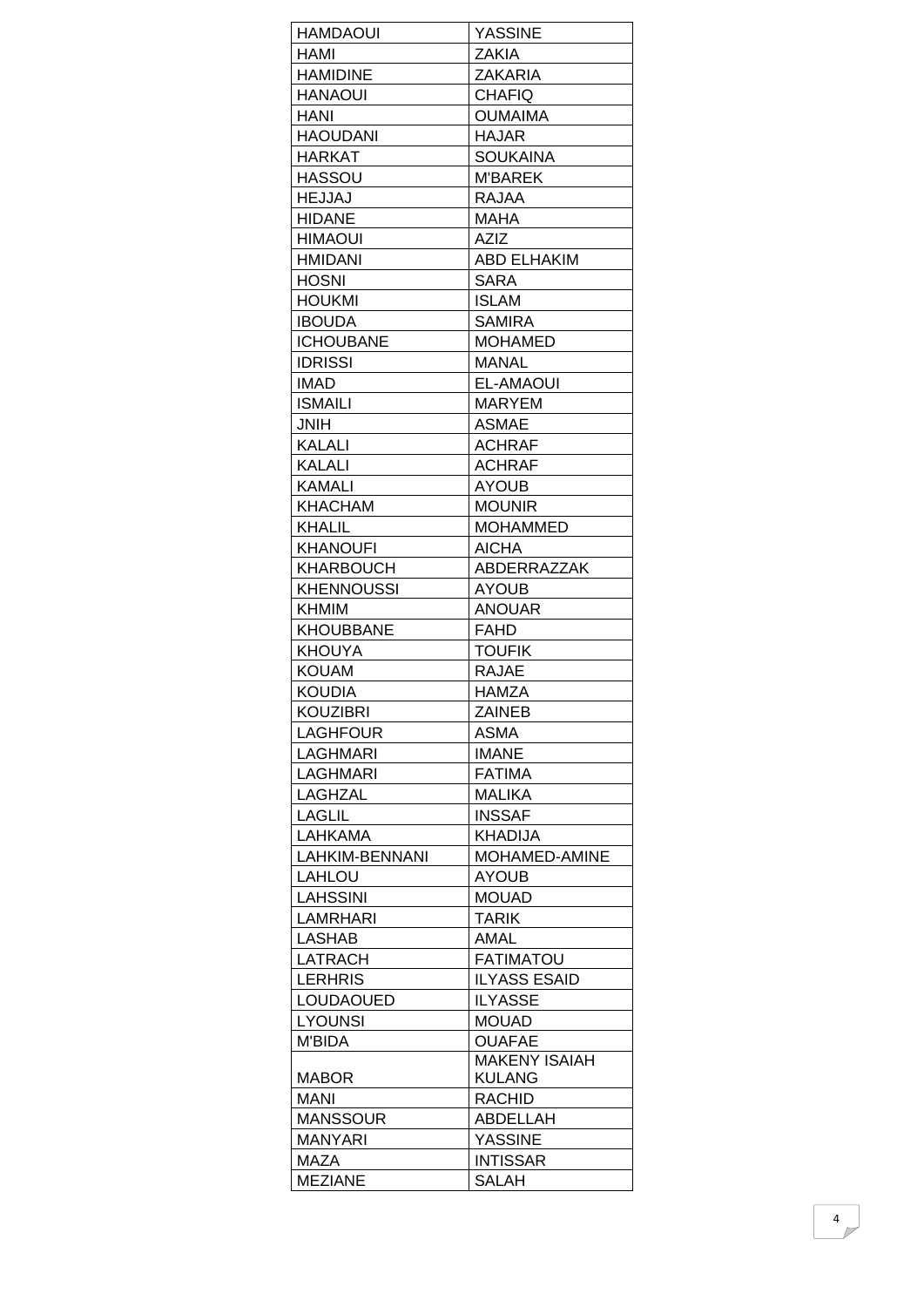| <b>MOUNABBIH</b>           | YOUSSEF                             |
|----------------------------|-------------------------------------|
| <b>MOUSSAOUI</b>           | <b>MERIEME</b>                      |
| <b>MOUTCHAOUI</b>          | <b>NIDAL</b>                        |
| <b>MROUSSI</b>             | <b>EL MEHDI</b>                     |
| <b>MSSYAH</b>              | KHAWLA                              |
| <b>NABDE</b>               | <b>BADR</b>                         |
| <b>NABIH</b>               | <b>NADIA</b>                        |
| <b>NADYF</b>               | FATIMA EZZAHRA                      |
| <b>NAJEM</b>               | <b>HANANE</b>                       |
| NAJJI                      | <b>MUSTAPHA</b>                     |
| <b>NAOUMY</b>              | <b>YOUNES</b>                       |
| <b>NASRAOUI</b>            | <b>MOHAMMED</b>                     |
| <b>NAZI</b>                | <b>FATIMA</b>                       |
| <b>NBADOU</b>              | <b>MERIEM</b>                       |
| <b>NEDDAR</b>              | AMINA                               |
| <b>NOUASSI</b>             | <b>MAROUANE</b>                     |
| <b>NOURDINE</b>            | <b>OMAR</b>                         |
| NOUREDDINE                 | <b>JIHANE</b>                       |
| <b>NOUSSAIRI</b>           | ABDELHAMID                          |
| <b>OUABOU</b>              | <b>MOHAMED</b>                      |
| <b>OUAKHMIS</b>            | HAMZA                               |
| <b>OUALIL</b>              | <b>OUMAIMA</b>                      |
| <b>OUARCHI</b>             | <b>AMINE</b>                        |
| OUARGAGA                   | ALI                                 |
| <b>OUAYAZZA</b>            | AHMAD                               |
| <b>OUBAUI</b>              | ABDELAALI                           |
|                            |                                     |
| <b>OUBNINI</b>             | <b>MEHDI</b>                        |
| <b>OUCHKHI</b>             | <b>DRISS</b><br><b>WENDY-ASHLEY</b> |
| <b>OUEDRAOGO</b>           | <b>PINGDWINDE</b>                   |
| <b>OUGHRISS</b>            | <b>MOHAMED</b>                      |
| <b>OUIHI</b>               | <b>LAHCEN</b>                       |
| <b>OUISAADANE</b>          | <b>FATIMA</b>                       |
| <b>OUKHATTAR</b>           | <b>MOUNIR</b>                       |
| <b>OUKHYDIR</b>            | <b>FATIMA</b>                       |
|                            |                                     |
| <b>OULBACHA</b>            | SAID                                |
| <b>OULD ZAHRA</b>          | <b>LOUBNA</b>                       |
| <b>OUTAAOUI</b>            | <b>OMAR</b>                         |
| <b>OUTTALB</b>             | <b>BRAHIM</b>                       |
| <b>OUZEREN</b>             | <b>OUISSAL</b>                      |
| <b>RAFIK</b>               | ABDELLATIF                          |
| <b>RARHOUTE</b>            | <b>FATIMA EZZAHRA</b>               |
| <b>RAZZAK</b>              | <b>KAMAL</b>                        |
| <b>RDAIT</b>               | <b>MOUNIR</b>                       |
| SAAD                       | FATIMA-EZZAHRA                      |
| SAAD                       | AHLAM                               |
| SABBANI                    | <b>OUMAIMA</b>                      |
| <b>SAHRANE</b>             | <b>REDA</b>                         |
| <b>SAKET</b>               | <b>BASSIM</b>                       |
| <b>SALIMI</b>              | <b>MERIEM</b>                       |
| SAOUD                      | <b>KHAOULA</b>                      |
| <b>SASSIOUI</b>            | <b>SLIMANE</b>                      |
|                            | <b>ABDELLATIF</b>                   |
| <b>SASSIOUI</b>            | <b>ADNANE</b>                       |
| <b>SEBBARI</b>             |                                     |
| SERRAR<br><b>SRAIGHINA</b> | <b>AYOUB</b><br>HAMZA               |